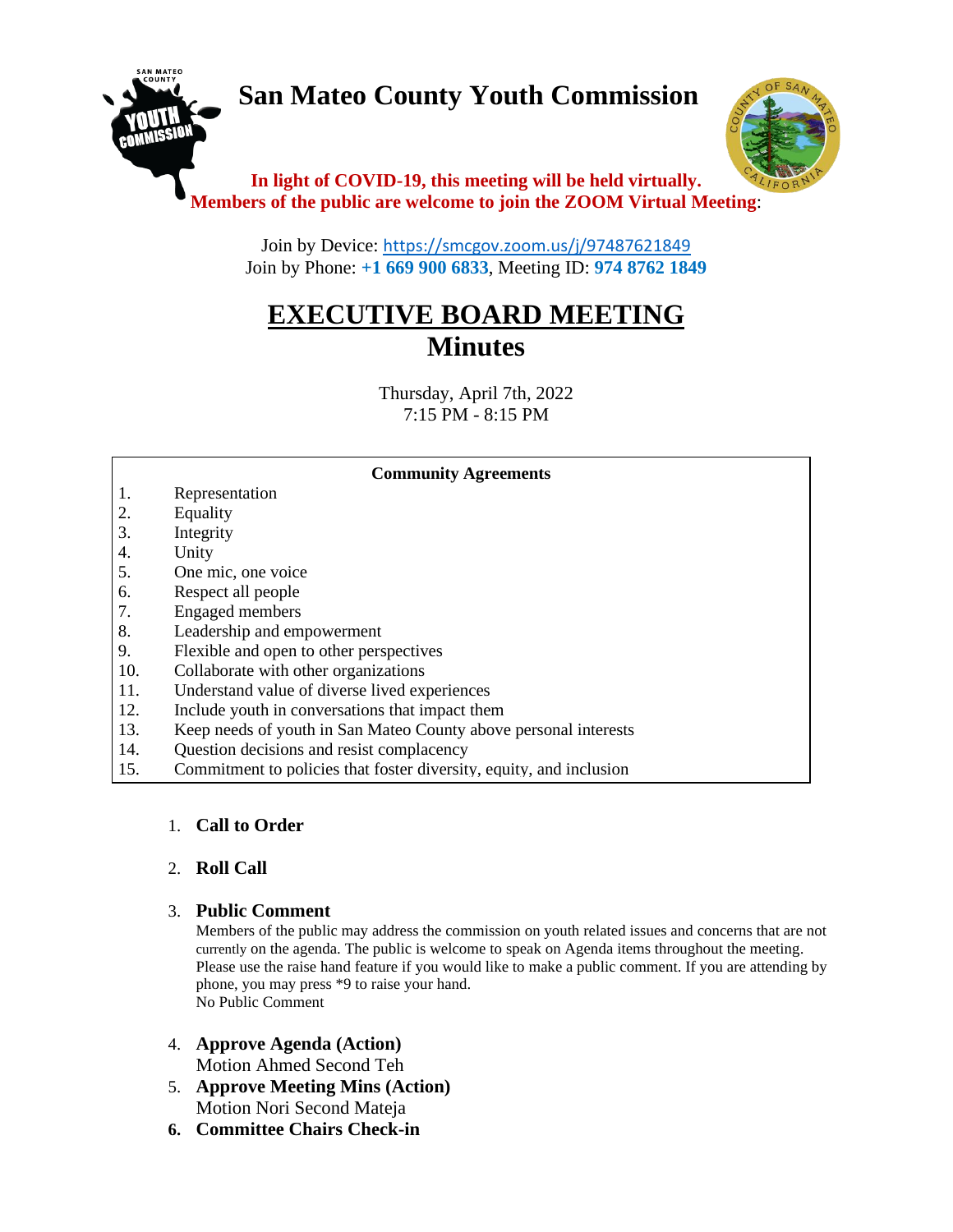Health and Wellness: working on Mental Health Monday posts for social media, working on future project with County Mental Health Committee to implement Safe School Ambassadors at more schools, prep for showcase

Education and Economic Development: getting declaration out there (emailed county superintendent, hope to begin presentations to school board soon)

Immigrant Youth: finalized scholarship, trouble with town hall (figuring out speakers, have contacted two they just need to finalize)

Civic Engagement: working on poster contest, end of year slides

Environmental Justice: climate action plan, sustainability committee work (big pci goals)

Transformative Justice: continue work on current projects, getting ready for showcase

#### **7. Social Media Updates**

Posted immigrant youth scholarship (Noah was absent)

## **8. Other Updates & Discussion Items**

Discussion about in person meetings?:

-due to omicron: continue to meet virtually (county health departments recommendation)

-board of supervisors may go back in person other commissions (including youth commission) may go back in person

-hopeful the main showcase (5/26) and next youth commission year can be in person -youth commission votes if meeting is in person or not (will poll before vote) -Nori proposed less subcommittee work time during future workgroup meetings due to issues filling all the given time with youth commission work

## **9. Plan Future Meeting Agendas**

## **April Workgroup 4/17**

Each committee will work on powerpoints for showcase

-Slides: each committee has free range for layout and content

Discussion about how to improve communication within commission (breakout room conversation)

Exec Board recommendations for communication improvement:

-use text (group chats, remind) for both subcommittees and large committee **April Regular Meeting 4/28**

Jobs for Youth will discuss Networking

-register through zoom link to become jobs for youth members, get access to internships and scholarships (which is not a public source)

#### **May Workgroup 5/12**

Mock showcase (practice presenting powerpoints to youth commission)

## **10.Announcements**

## **11.Adjournment**

Meeting Adjourned at 7:45 pm

## Next Meeting: April 14<sup>th</sup>, 2022